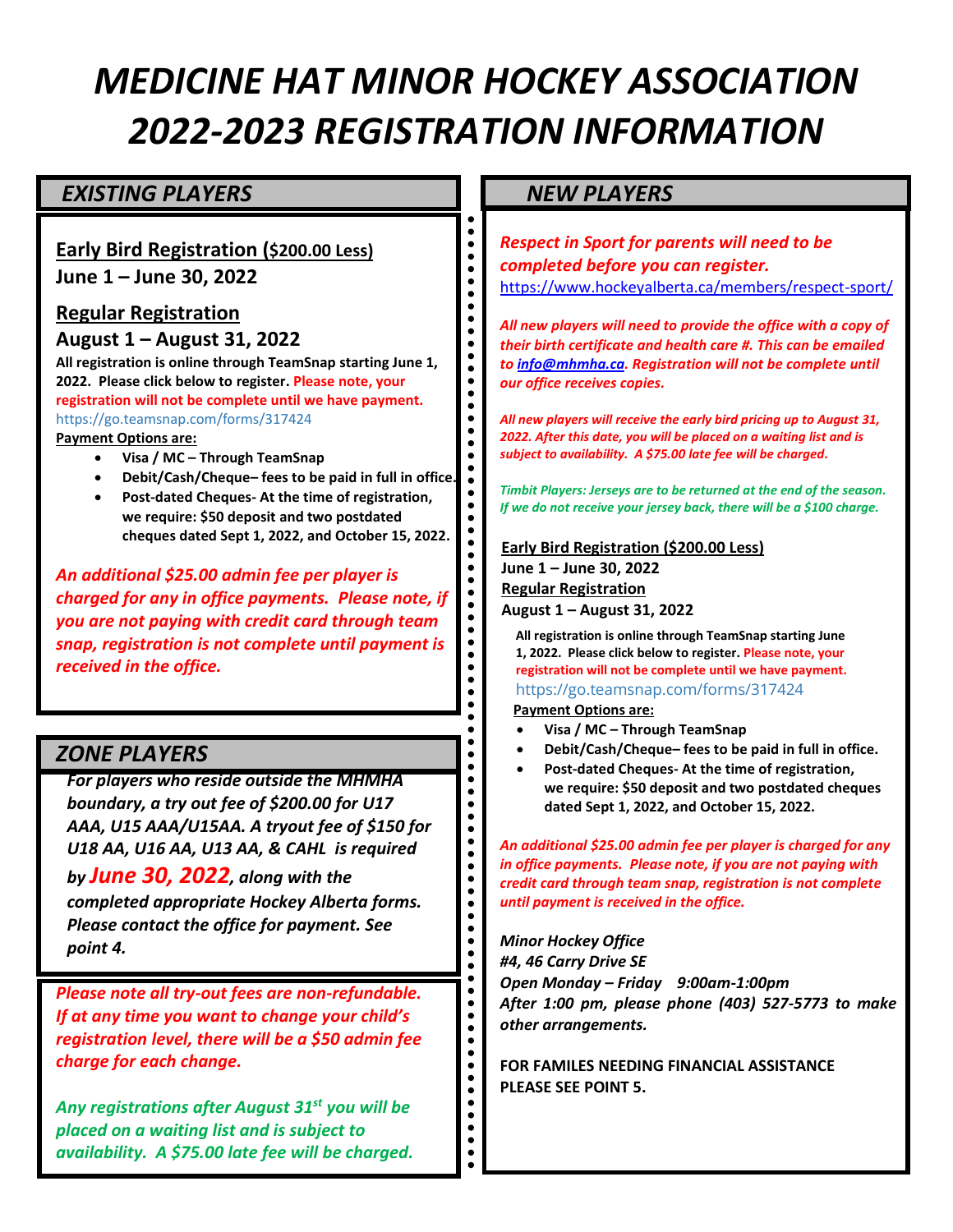## *MEDICINE HAT MINOR HOCKEY ASSOCIATION 2022-2023 REGISTRATION FEES*

| <b>Division</b>                                       | <b>Birth Year(s)</b> | <b>Early Bird Fee</b> | <b>Regular Fee</b>   |
|-------------------------------------------------------|----------------------|-----------------------|----------------------|
|                                                       |                      | June 1- June 30       | August 1 - August 31 |
| U7 (Timbit Junior)<br><b>Mixed or Wildcats</b>        | Born 2017, 2018      | \$600.00              | \$800.00             |
| <b>U7 (Timbit Senior)</b><br><b>Mixed or Wildcats</b> | Born 2016, 2017      | \$600.00              | \$800.00             |
|                                                       |                      |                       |                      |
| U9 A (Novice A)                                       | Born 2014, 2015      | \$600.00              | \$800.00             |
| U9 B (Novice B)                                       | Born 2014, 2015      | \$600.00              | \$80000              |
| U9 Wildcats - City (Novice)                           | Born 2014, 2015      | \$600.00              | \$800.00             |
|                                                       |                      |                       |                      |
| U11 (CAHL) (Atom Travel Hockey)                       | Born 2012, 2013      | \$1000.00             | \$1200.00            |
| U11 A (Atom A)                                        | Born 2012, 2013      | \$850.00              | \$1050.00            |
| U11 B (Atom B)                                        | Born 2012, 2013      | \$850.00              | \$1050.00            |
| U11 (RMFHL) (Atom Female Travel Team)                 | Born 2012, 2013      | \$1000.00             | \$1200.00            |
| U11 Wildcats - City (Atom)                            | Born 2012, 2013      | \$850.00              | \$1050.00            |
|                                                       |                      |                       |                      |
| U13 AA (Peewee)                                       | Born 2010, 2011      | \$1000.00             | \$1200.00            |
| U13 (CAHL) (Peewee Travel Hockey)                     | Born 2010, 2011      | \$1000.00             | \$1200.00            |
| U13 City (Peewee)                                     | Born 2010, 2011      | \$850.00              | \$1050.00            |
| U13 (RMFHL) (Peewee Female Travel)                    | Born 2010, 2011      | \$1000.00             | \$1200.00            |
| U13 Wildcats - City (Peewee)                          | Born 2010, 2011      | \$850.00              | \$1050.00            |
|                                                       |                      |                       |                      |
| <b>U15 AAA SEAC (Bantam)</b>                          | Born 2008-2009       | \$1050.00             | \$1250.00            |
| U15 AA SEAC (Bantam)                                  | Born 2008-2009       | \$1050.00             | \$1250.00            |
| U15 (CAHL) (Bantam Travel Hockey)                     | Born 2008, 2009      | \$1000.00             | \$1200.00            |
| U15 City (Bantam)                                     | Born 2008, 2009      | \$850.00              | \$1050.00            |
| U15 (RMFHL) (Bantam Female Travel)                    | Born 2008, 2009      | \$1000.00             | \$1200.00            |
|                                                       |                      |                       |                      |
| U17 AAA SEAC/SAHA (Midget)                            | Born 2006-2007       | \$1050.00             | 1250.00              |
| U16 AA (Midget)                                       | <b>Born 2007</b>     | \$1000.00             | \$1200.00            |
|                                                       |                      |                       |                      |
| U18 AA (Midget)                                       | Born 2005 - 2007     | \$1000.00             | \$1200.00            |
| U18 (CAHL) (Midget Travel Hockey)                     | Born 2005 - 2007     | \$1000.00             | \$1200.00            |
| U18 City (Midget)                                     | Born 2005 - 2007     | \$800.00              | \$1000.00            |

**Please note the try out fees are included in the above rates for all the travel teams. Tryout Fees are NON-REFUNDABLE. SEAC tryout fees are \$200.00. MHMHA tryout fees are \$150.00.**

**Females wanting to try out for the elite stream U15 (Bantam) AA and U18 (Midget) AA Female in Lethbridge must obtain the appropriate paperwork to attend try outs. Location and dates of try outs to be determined. Please reach out to Lethbridge Minor Hockey for more information.** 

**If the registration numbers support a U15 (Bantam Female) RMFHL, we can look at forming one. Call the office for details.**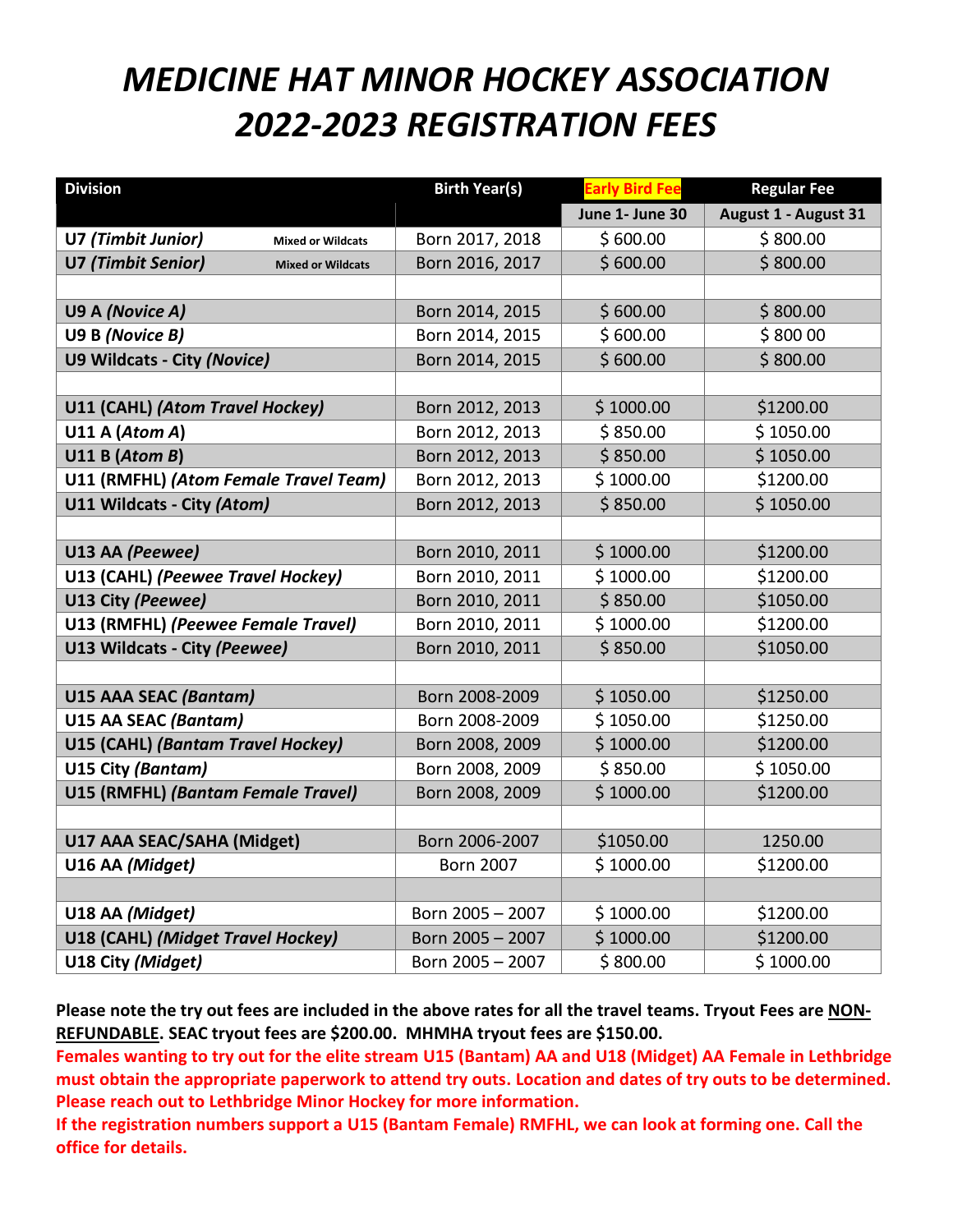## **Registration information:**

#### **1) FAMILY DISCOUNT:**

\$50 is given for the 3<sup>rd</sup> child registered, and \$100 for the 4<sup>th</sup> child registered.

#### **2) NEW PLAYERS:**

All families are required to complete the online Respect in Sport course. This costs approximately \$12.00 and is an online interactive presentation and will take approximately one hour to complete. To Register: [https://hockeyalbertaparent.respectgroupinc.com/secure/](https://hockeyalbertaparent.respectgroupinc.com/secure).

Once this course is completed, we require you to email a copy of the birth certificate and health care number of your child to: info@mhmha.ca. **You will not be considered registered until we have these copies in our office.** If you have already completed the RIS course for another child and is up to date, you do not have to redo the course, however, go into your Hockey Alberta profile, and add a participant to link the new player. Call the office for details.

#### **3) LOCAL PLAYERS REGISTERING**:

U13-Peewee/U15-Bantam/U18-Midget players not selected to a rep (AAA/AA) team will be added to CAHL evaluations. **MHMHA "caps" how many CAHL teams there are, and players not placed on a CAHL team will be placed in the assessment group to be placed on a city league team**.

#### **4) ZONE PLAYERS:**

#### **Completed forms and the try out fee are required by MHMHA by June 30, 2022. If after Jun 30th , tryout fees will be \$100 more:**

- SEAC U17AAA Hockey Alberta Elite Male Notification of Tryout Form along with the \$200.0[0. https://www.hockeyalberta.ca/male-elite-tryout-notification-form/](.%20https:/www.hockeyalberta.ca/male-elite-tryout-notification-form/)
- SEAC U15AAA– Hockey Alberta Elite Male Notification of Tryout Form along with the \$200.00. <https://www.hockeyalberta.ca/male-elite-tryout-notification-form/>
- SEAC U15AA AA Notification of Tryout Form along with \$200.00. [https://www.hockeyalberta.ca/uploads/source/Forms/AA\\_Notification\\_of\\_Try\\_Out\\_09\\_08](https://www.hockeyalberta.ca/uploads/source/Forms/AA_Notification_of_Try_Out_09_08_2020.pdf) [\\_2020.pdf](https://www.hockeyalberta.ca/uploads/source/Forms/AA_Notification_of_Try_Out_09_08_2020.pdf)
- MHMHA U18AA, U16AA, U13AA AA Notification of Tryout Form along with \$150.00
- CAHL Hockey Alberta Minor Hockey Player Movement Form along with \$150.00. [https://www.hockeyalberta.ca/uploads/source/Forms/Player\\_Movement\\_Process\\_Form\\_0](https://www.hockeyalberta.ca/uploads/source/Forms/Player_Movement_Process_Form_09_09_20.pdf) [9\\_09\\_20.pdf](https://www.hockeyalberta.ca/uploads/source/Forms/Player_Movement_Process_Form_09_09_20.pdf)

Call the office at 403-527-5773 to make payment arrangements. Once a zone player makes the team the remainder of registration fees will be required.

#### **5) FINANCIAL ASSISTANCE:**

**JUMPSTART - Applications must be completed online only at: [www.jumpstart.canadiantire.ca](http://www.jumpstart.canadiantire.ca/)  There will be no manual submissions for this program you must apply online.**

**To receive early bird rate, proof of application must be submitted to the MHMHA office by June 30, 2022. You must also start the online registration process through TeamSnap.** Once the applicant receives confirmation of the amount they will receive, the office will require a copy of the acceptance letter to complete the registration and adjust the fees in TeamSnap. Arrangements for the remaining balance must be online through TeamSnap with credit card or at the office with a post-dated cheque for September 1, 2022, and October 15, 2022.